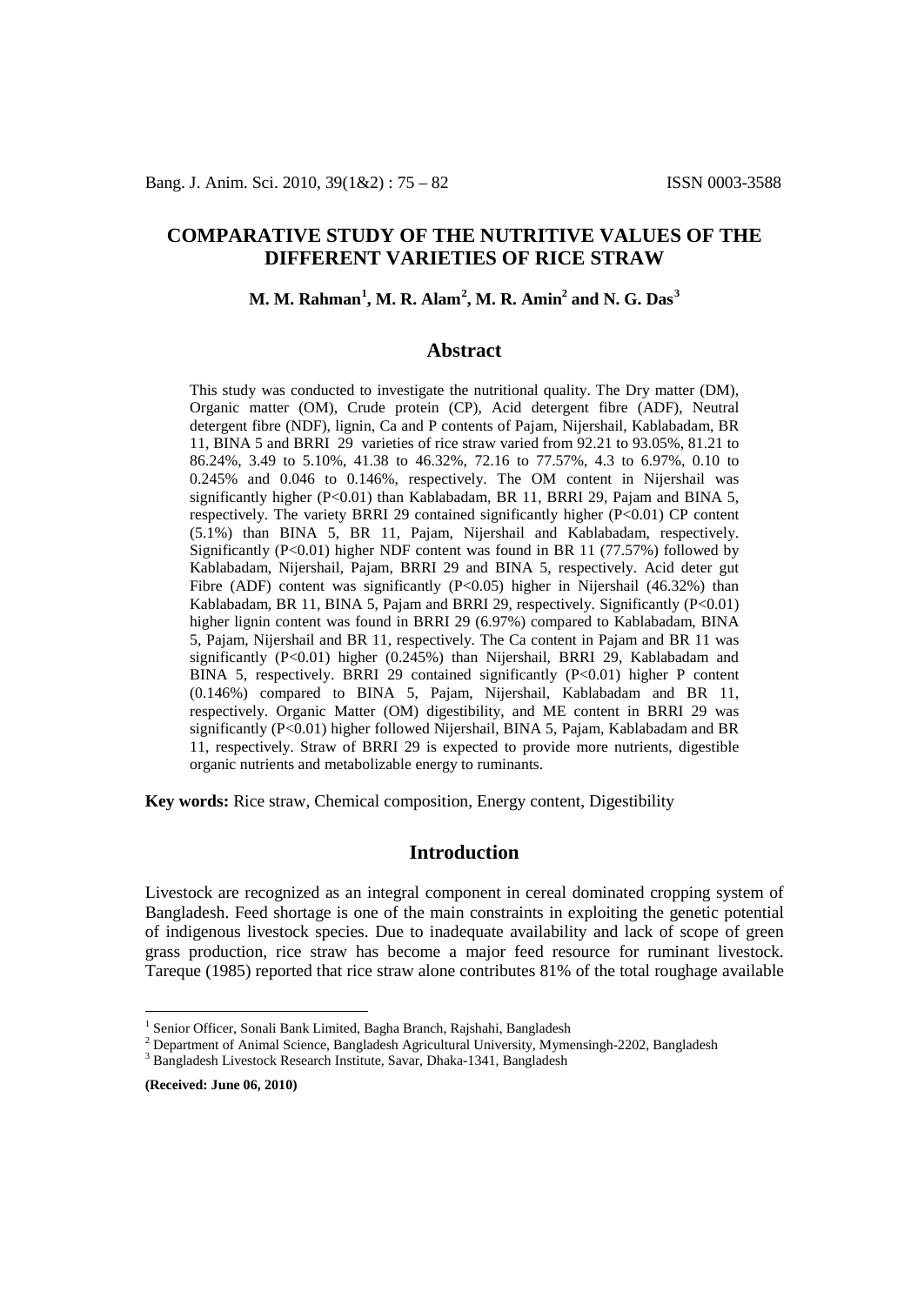for ruminants in Bangladesh. In some areas of the country rice straw constitutes over 90% of dry matter intake. Similarly, in many parts of the world straw makes up 60 to 90% of the bovine diet (Verma and Jackson, 1984). In the foreseeable future it is envisaged that if alternative feeds are not available farmers will continue to depend on local feed ingredients mostly straw for feeding of their livestock. So, there is a need for systematic study to assess the nutritive values of different varieties of rice straw to develop a feeding system for its efficient utilization. Therefore, the pre sent study was undertaken to determine the chemical composition and nutritive values of different varieties of rice straw.

## **Materials and Methods**

The experiment was conducted in the Department of Animal science, Bangladesh Agricultural University, Mymensingh to study the nutrition value of different varities of rice straw. Different varieties of rice straw (Pajam, Nijershail, Kablabadam, BR 11, BINA 5 and BRRI 29) were collected from the village Darikathal of Trishal thana, Mymensingh. Straws were collected after harvesting of mature crops. Rice straws of Aman season were collected during the month of December, 2005 and that of Boro season were in May, 2006. the collected samples were chopped in to 3-4 cm size, dried in sun, ground in a grinding machine (CYCLOTC1 993, Sample Mill Tecator, Sweden) to 1.0 mm size and then kept in polyethylene bag for proximate analysis and in vitro digestibility.

#### **Analytical methods**

Proximate compositions of straw samples was estimated according to the methods of AOAC (2003). Neutral detergent fiber (NDF), acid detergent fiber (ADF) and lignin were estimated by the methods of Faichney and White (1983). Calcium (Ca) and Phosphorus (P) were determined by the method of Olsen and Sommers (1982). Digestibility and ME content of straws were determined according to *in vitro* gas production techniques described by Menke *et al.* (1979) and Menke and Steingass (1988) using following equations.

OM digestibility (%) =  $14.88 + 0.889 \times$  Gv (ml) +  $0.45 \times$  CP (%). ME (MJ/kg DM) =  $2.20 + 0.136 \times$  Gv (ml) +  $0.057 \times$  CP (%).

### **Statistical analysis**

Data were analyzed using Analysis of Variance (ANOVA) technique and the mean differences were tested by Duncan's Multiple Range Test (DMRT) described by Gomez and Gomez (1984) with the help of a computer based statistical package program, MSTAT.

## **Results**

#### **Chemical composition**

The DM contents of different varieties of rice straw varied from 92.21 to 93.05% with an average of 92.75% and did not differ significantly (P>0.05) Table 1. The OM contents of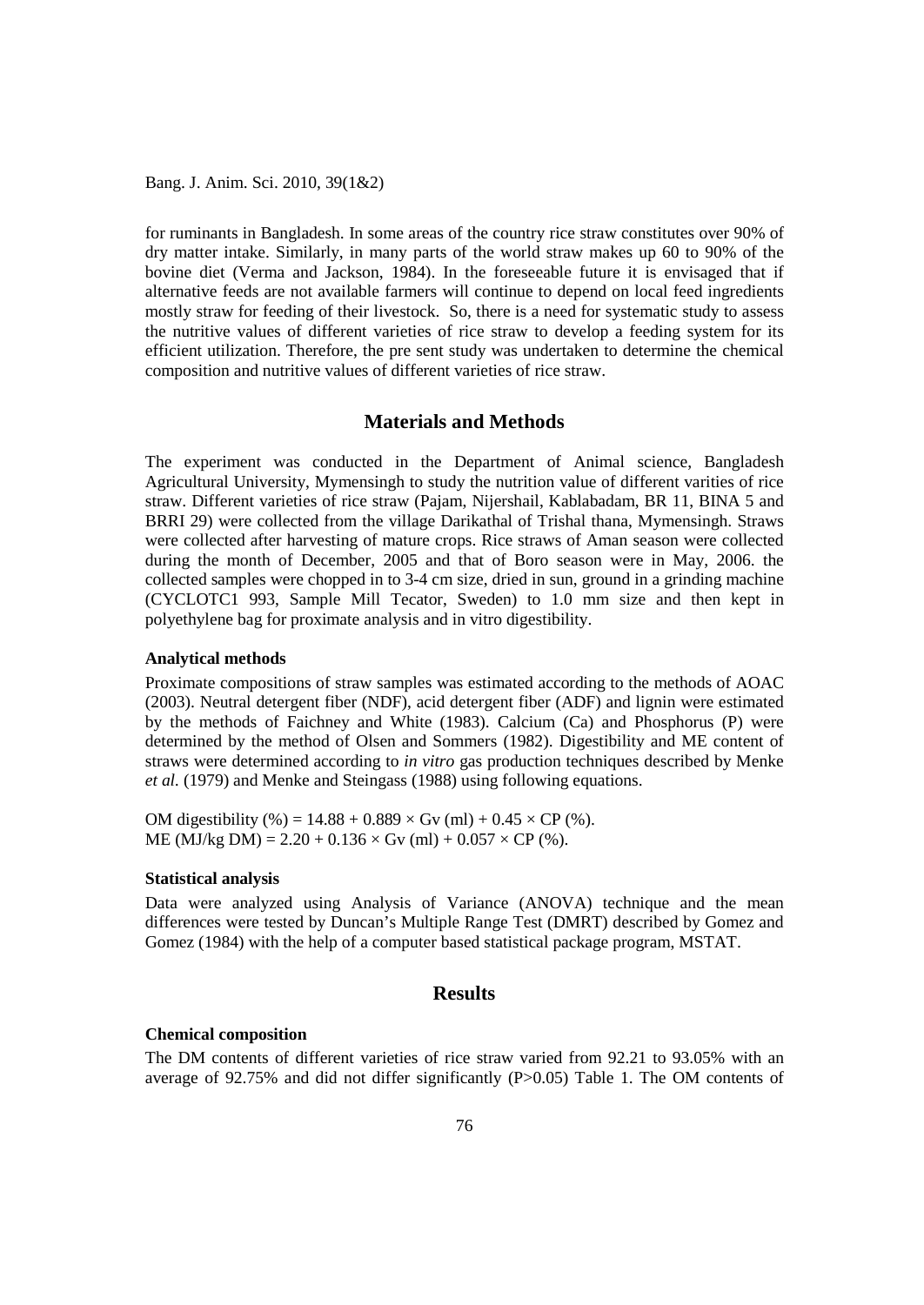different varieties of rice straw were ranged from 81.21 to 86.24% with an average of 84.08%. The OM content in Nijershail is significantly higher  $(P<0.01)$  compared to Kablabadam, BR 11, BRRI 29, Pajam and BINA 5. Among the varieties BRRI 29, Kablabadam and BR 11 contain almost similar (P>0.05) OM. The OM content in Pajam differed significantly with BINA 5. The CP content of rice straw varied from 3.49 to 5.10% with an average of 4.29%. The variety BRRI 29 contained significantly higher  $(P<0.01)$  CP content (5.1%) compared to BINA 5, BR 11, Pajam, Nijershail and Kablabadam and the lowest CP content was found in Kablabadam (3.49%). The CP content of BR 11 did not differ significantly (P>0.05) with Pajam and BINA 5. There was no significant difference (P>0.05) between the variety of Kablabadam and Nijershail in CP content.

The NDF content of rice straws varied from 72.16 to 77.57% with an average NDF content of 74.39%. Significantly (P<0.01) higher NDF content was found in the variety of BR 11 (77.57%) compared to the variety Kablabadam, Nijershail, Pajam, BRRI 29 and BINA 5. The content of NDF in BINA 5 was found similar compared to BRRI 29 and Pajam. Insignificant differences (P>0.05) in the NDF content among the varieties of Nijershail, Kablabadam and Pajam were found. The ADF content was significantly  $(P<0.05)$  higher in Nijershail (46.32%) than Kablabadam, BR 11, BINA 5, Pajam and BRRI 29. There were no significant differences (P>0.05) in ADF contents among the varieties of Kablabadam, BR 11, BINA 5 and Pajam. The ADF content of Pajam was found similar to that of BRRI 29.

The variety BRRI 29 contained significantly (P<0.01) higher lignin content (6.97%) compared to Kablabadam, BINA 5, Pajam, Nijershail and BR 11. There was no significant difference (P>0.05) in lignin content among varieties of Pajam, Nijershail and BR 11. The variety Kablabadam differed significantly (P<0.01) compared to BINA 5 and BRRI 29.

The Ca content of Pajam was similar to the variety of BR 11, and that of these two varieties (0.245%) was significantly (P<0.01) higher compared to Nijershail, BRRI 29, Kablabadam and BINA 5. There was no significant difference  $(P>0.05)$  between the variety of Nijershail and BRRI 29. The Ca content in Kablabadam was significantly  $(P<0.01)$  lower compared to BINA 5. The P content of rice straw varied from 0.046 to 0.146% with an average of 0.079%. The variety of BRRI 29 contained significantly (P<0.01) higher P content (0.146%) compared to BINA 5, Pajam, Nijershail, Kablabadam and BR 11. Insignificant differences (P>0.05) in P content among the varieties of BINA 5, Pajam, Kablabadam and Nijershail were observed. The content of P in BR 11 was found to be similar to Kablabadam and Nijershail.

## *In vitro* **OM digestibility and ME content**

The digestibility of OM significant difference  $(P<0.01)$  in OM digestibility was observed in BRRI 29 (44.58%) than Nijershail, BINA 5, Pajam, Kablabadam and BR 11 (Table 2). The variety of Kablabadam was statistically similar in OM digestibility compared to BR 11 and Pajam. There was no significant difference (P>0.05) between the varieties of Nijershail, BINA 5. It was observed from Table 2 that BRRI 29 (6.68 MJ/kg DM) contained significantly (P<0.01) higher ME content than Nijershail, BINA 5, Pajam, Kablabadam and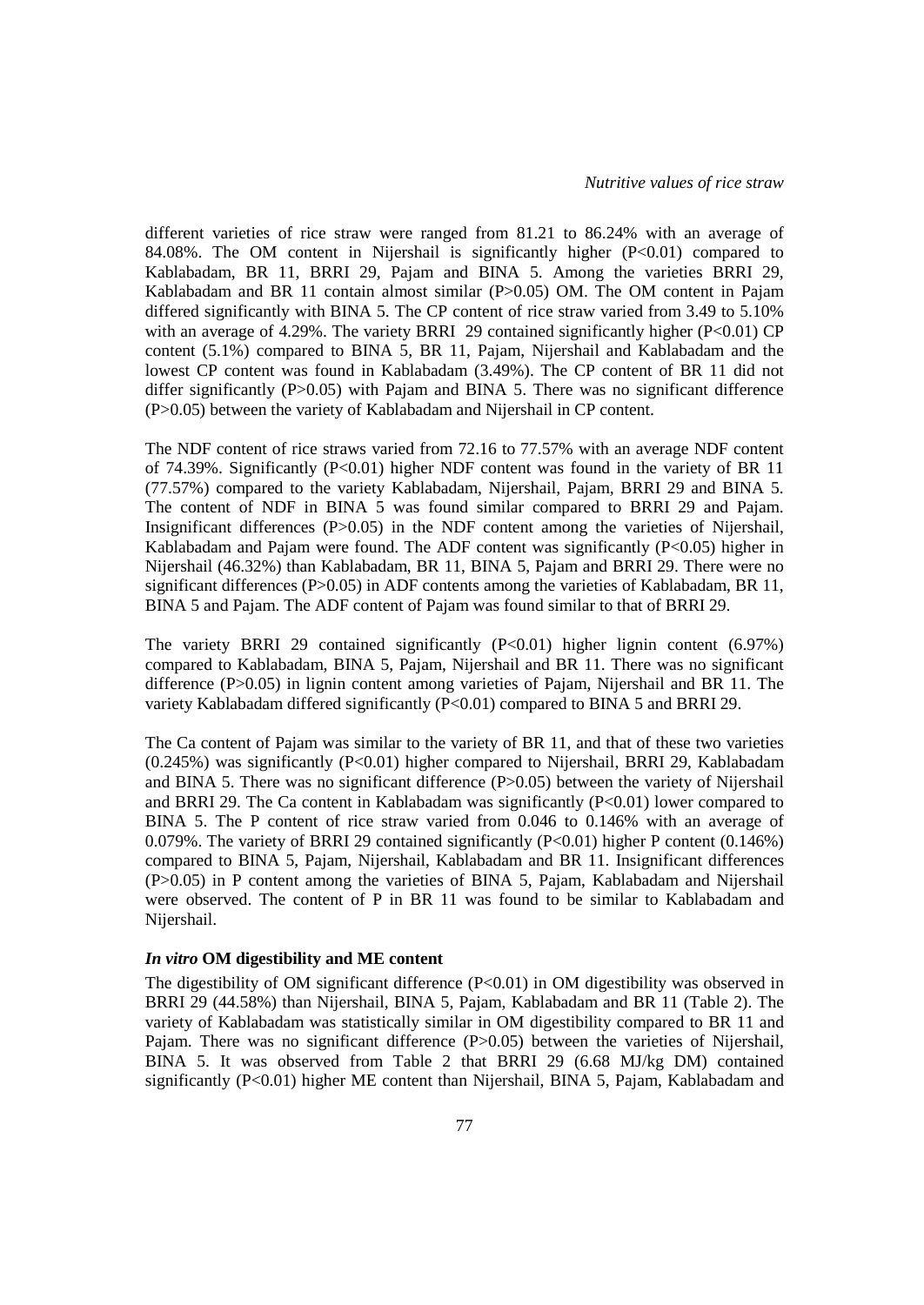BR 11. The ME content in BR 11 was found similar to that of Kablabadam and Pajam. There was no significant difference  $(P>0.05)$  between the variety of BINA 5 and Nijershail in ME content.

| <b>Varieties</b> | DM<br>(%)   | OM<br>(%)         | $\bf CP$<br>(%)  | <b>NDF</b><br>(%) | <b>ADF</b><br>(%) | Lignin<br>(%)    | Ca<br>(%)        | P<br>(%)          |
|------------------|-------------|-------------------|------------------|-------------------|-------------------|------------------|------------------|-------------------|
| <b>BRRI 29</b>   | 93.05 $\pm$ | $84.49^{b}$ ±     | $5.1^a \pm$      | $72.53^c \pm$     | $41.38^c \pm$     | $6.97^{\rm a}$ ± | $0.165^b \pm$    | $0.146^a \pm$     |
|                  | 0.25        | 0.37              | 0.03             | 0.15              | 0.13              | 0.05             | 0.004            | 0.003             |
| <b>BINA 5</b>    | 92.81 $\pm$ | $81.21^d \pm$     | $4.64^b \pm$     | $72.16^{\circ}$ ± | $43.62^b \pm$     | $4.85^{\circ}$ ± | $0.10^d \pm$     | $0.08^b \pm$      |
|                  | 0.58        | 0.18              | 0.08             | 0.55              | 0.68              | 0.08             | 0.002            | 0.003             |
| Pajam            | $92.84 \pm$ | $82.56^{\circ}$ ± | $4.39^{\circ}$ ± | $74.29^{bc}$ ±    | $42.83^{bc}$ ±    | $4.34^d \pm$     | $0.245^a \pm$    | $0.074^b \pm$     |
|                  | 0.23        | 0.29              | 0.03             | 0.49              | 0.08              | 0.09             | 0.004            | 0.002             |
| Kablabadam       | $92.73 +$   | $85.08^{ab}$ ±    | $3.49^d \pm$     | $74.95^b \pm$     | $44.22^b$ ±       | $5.94^{b}$ ±     | $0.14^{\circ}$ ± | $0.06^{bc}$ ±     |
|                  | 0.45        | 0.44              | 0.05             | 0.68              | 0.34              | 0.04             | 0.006            | 0.002             |
| Nijershail       | $92.84 \pm$ | $86.24^a \pm$     | $3.61^d \pm$     | $74.86^b \pm$     | $46.32^{\rm a}$ ± | $4.3^d$ ±        | $0.175^b \pm$    | $0.068^{bc}$ ±    |
|                  | 0.06        | 0.29              | 0.08             | 0.63              | 0.13              | 0.05             | 0.003            | 0.003             |
| <b>BR</b> 11     | $92.21 +$   | $84.91^{ab}$ +    | $4.52^{bc}$ ±    | $77.57^{\rm a}$ ± | $43.64^{b}$ ±     | $4.3^d$ ±        | $0.245^a \pm$    | $0.046^{\circ}$ + |
|                  | 0.68        | 0.15              | 0.02             | 0.28              | 0.38              | 0.02             | 0.005            | 0.002             |

**Table 1. Chemical composition of different varieties of rice straw (±SE)**

a,b,c Mean values with different superscripts in the same column within same parameters differ significantly either 5% or 1% level

|  | Table 2. OM digestibility and ME content of Rice straw |  |
|--|--------------------------------------------------------|--|
|--|--------------------------------------------------------|--|

| <b>Varieties</b> | Digestibility of OM $(\% ) \pm SE$ | ME content (MJ/kg DM) $\pm$ SE |
|------------------|------------------------------------|--------------------------------|
| <b>BRRI 29</b>   | $44.58^a \pm 0.565$                | $6.68^a \pm 0.021$             |
| Nijershail       | $39.94^b \pm 0.047$                | $5.99^b \pm 0.031$             |
| <b>BINA 5</b>    | $39.87^b \pm 0.243$                | $5.97^b \pm 0.070$             |
| Pajam            | $38.30^{\circ} \pm 0.093$          | $5.73^{\circ} \pm 0.010$       |
| Kablabadam       | $37.67^{\circ} \pm 0.055$          | $5.65^{\circ} \pm 0.015$       |
| <b>BR11</b>      | $37.53^{\circ} \pm 0.104$          | $5.61^{\circ} \pm 0.021$       |

a,b,c Mean values with different superscripts in the same column within same parameters differ significantly either 5% or 1% level

## **Discussion**

Chemical composition, alone, as measured by the proximate and elemental analysis system, is accepted as an inadequate indicator of nutritive values of feedstuffs. These measurements take no account of either the form of availability of nutrients and, at best, may provide information on potential nutrient contents. The values of DM content of Nijershail, Pajam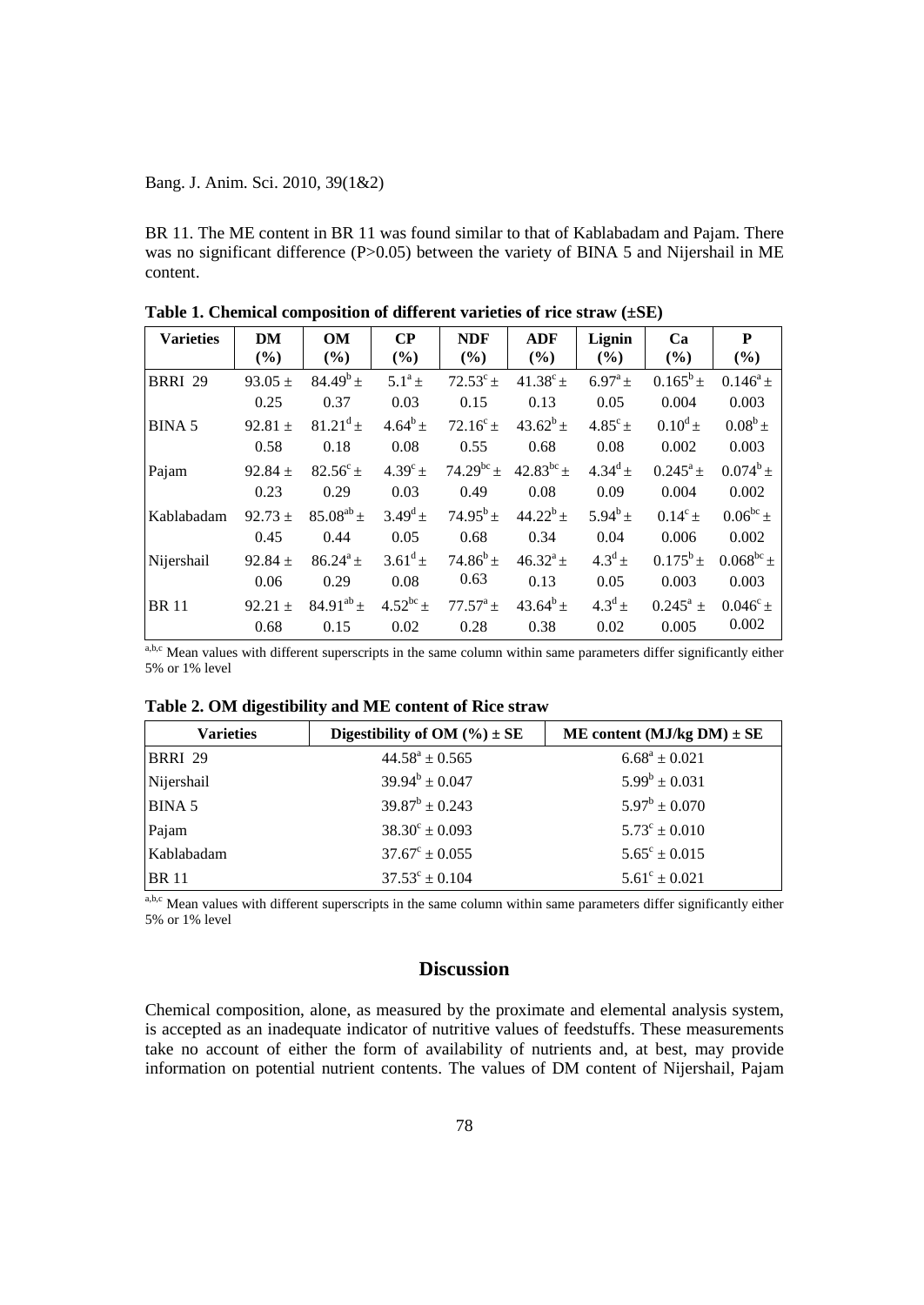and BR 11 in this study were similar to the report of Saadullad *et al.* (1981) and Modak (1985). The DM content of different varieties of rice straw varied from 88-92% reported by Modak (1985).

Saadullad (1982) found OM contents of 83% with straw from the varieties Nijershail and Pajam, and 80% in the variety BR 11. The OM content in the variety of Nijershail was 84% and that of Pajam was 86% as reported by Modak (1985). Average OM contents of rice straw observer in this experiment are very close to the reports of Modak (1985) and McManus *et al.* (1976). The variety Nijershail was higher in OM content (86.24%) than other varieties in this pre sent study and this value is higher than the value of OM reported by Saadullah (1982). This variation might be due to the low content of silica and also less contamination of straw with soil and thus can be expected that this variety may have relatively more organic nutrients than other varieties of straw.

The average CP content of selected varieties of rice straw observed in this pre sent study was similar to the values reported by Modak (1985), NRC (1980); Saadullad *et al.* (1981) and Devendra (1982). The average CP content was 3.23% in rice straw reported by Ramanathan *et al.* (1979) and Sen *et al.* (2003) and their values were 22.09% lower than the average value of pre sent findings. The higher percentage of CP observed in this study compared to the values found by Biswas and Chowdhury (1981) and Ramanathan *et al.* (1979) might be due to application of higher nitrogen fertilizer in the soil.

Franzidis and Porteous (1981) found that NDF content of rice straw were 78.13% and Rao *et al.* (1987) found 79.74% NDF in rice straw. The NDF contents found in this study were slightly lower than the values reported by Franzidis and Porteous (1981) and Rao *et al.* (1987). This difference might be due to the variation in agro ecological zone, soil fertility, moisture content, season and other macro and micro environmental factors. Yadav and Yadav (1989) reported that NDF content in rice straw was 64.94% which is lower than the values of this study. This variation might be due to the fact that rice straw used in this experiment contained less soluble carbohydrate, cell content and higher lignocellulose content. High proportion of dietary NDF can suppress forage intake due to reduced rate of fiber digestion and passage through the rumen (Van Soest, 1994). The NDF components are at best low in digestibility and are entirely dependent on the microorganisms in the digestive tract. In the pre sent study BRRI 29 contained less NDF content hence its OM digestibility was higher and BR 11 contained highest NDF content which may have influenced to low OM digestibility.

The ADF content was 49.03, 55.33 and 59.72% in rice straw reported by Yadav and Yadav (1989), Franzidis and Porteous (1981) and Rao *et al.* (1987), respectively. The average ADF content of rice straw (43.67%) observed in this study was 10.89, 26.28 and 21.04% lower than the report of Yadav and Yadav (1989), Franzidis and Porteous (1981) and Rao *et al.* (1987), respectively. This difference might be due to the variation in soil fertility, moisture content, different agro ecological zone, season, crop association and other macro and micro environmental factors. Cell wall residues remaining after neutral detergent fiber extraction.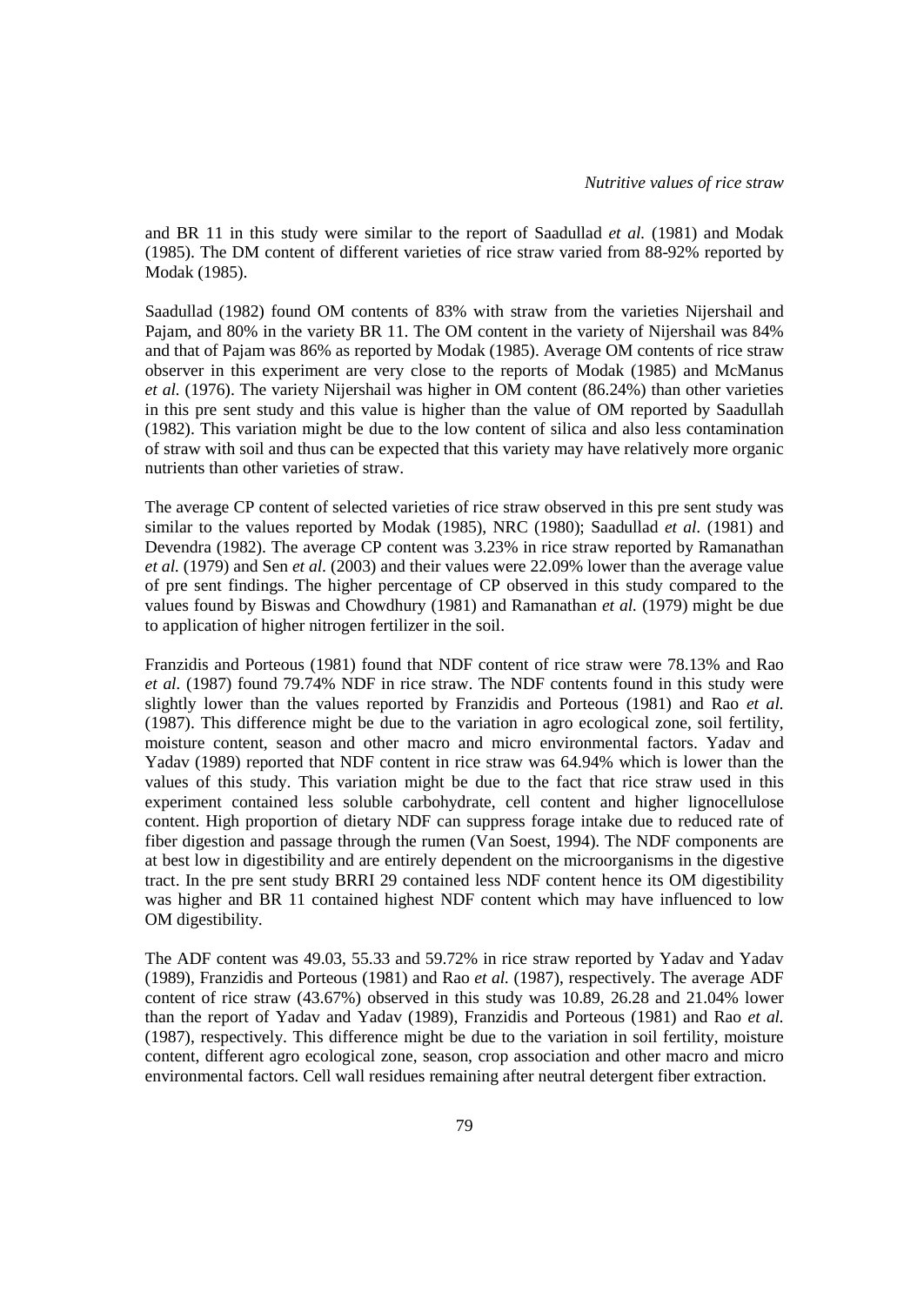The lignin content of rice straw reported by different authors, particularly Franzidis and Porteous (1981), Yadav and Yadav (1989) was 15.00 and 9.17%, respectively and their findings were 65 and 44% higher, respectively than the average value found in pre sent study. Jackson (1977) found that lignin content of rice straw was 7% and this result was about 27% higher than the average value reported here. This variation might be due to different varieties, season, soil fertility and other macro and micro environmental factors. The lignin content of 5.79% in rice straw observed by Rao *et al.* (1987) and pre sent finding are in good agreement. Lignin is the single most limiting plant component in the digestion of cereal straw in rumen.

Sen *et al.* (2003) reported that Ca and P contents in straw were 0.14-0.7 and 0.05-0.3%, respectively. The Ca and P contents of different varieties of rice straw in the pre sent study are in agreement with the report of Sen *et al.* (2003) and Biswas and Chowdhury (1981). Presence of these materials are usually below the recommended level and absence of micro nutrients in straw limits the utilization of straw in the rumen since the micro nutrients enhance rumen ecosystem and hence increases straw digestibility.

## *In vitro* **OM digestibility and ME content**

*In vitro* techniques for determination of rumen degradability of OM offer considerable advantage in terms of saving time and resources in routine feed analysis. There was a significant difference  $(P<0.01)$  in OM digestibility among the varieties of BRRI 29, Nijershail and Pajam in the pre sent study. *In vitro* OM digestibility of different varieties of rice straw recorded in this study is very close to the values obtained using *in vitro* techniques by Saadullah (1982). Balch (1977) reported that straw contained less than 7.5 MJME/kg DM. The pre sent findings are in agreement with the report of Balch (1977) and the ME content of this study was also supported by the report of NRC (1984). It appears from OM digestibility and ME content that BRRI 29 was superior to the varieties of Nijershail, BINA 5, Pajam, Kablabadam and BR 11, respectively.

### **Conclusion**

It is revealed from this study that rice straw of BRRI 29 is better in CP, P, OM digestibility, and ME content compared to other varieties viz., Nijershail, BINA 5, Pajam, Kablabadam and BR 11, respectively. It may be concluded that rice straw of BRRI 29 would provide more digestible organic nutrients and metabolizable energy to ruminants. Further investigation is needed for *in vivo* assessment of these rice straws qualities in terms of protein and energy supply and utilization by ruminants for formulation of straw based balanced feeding system.

## **Literature Cited**

AOAC. 2003. Official Methods of Analysis (17<sup>th</sup> edn.). Association of Official Analytical Chemists, Washington, DC, USA.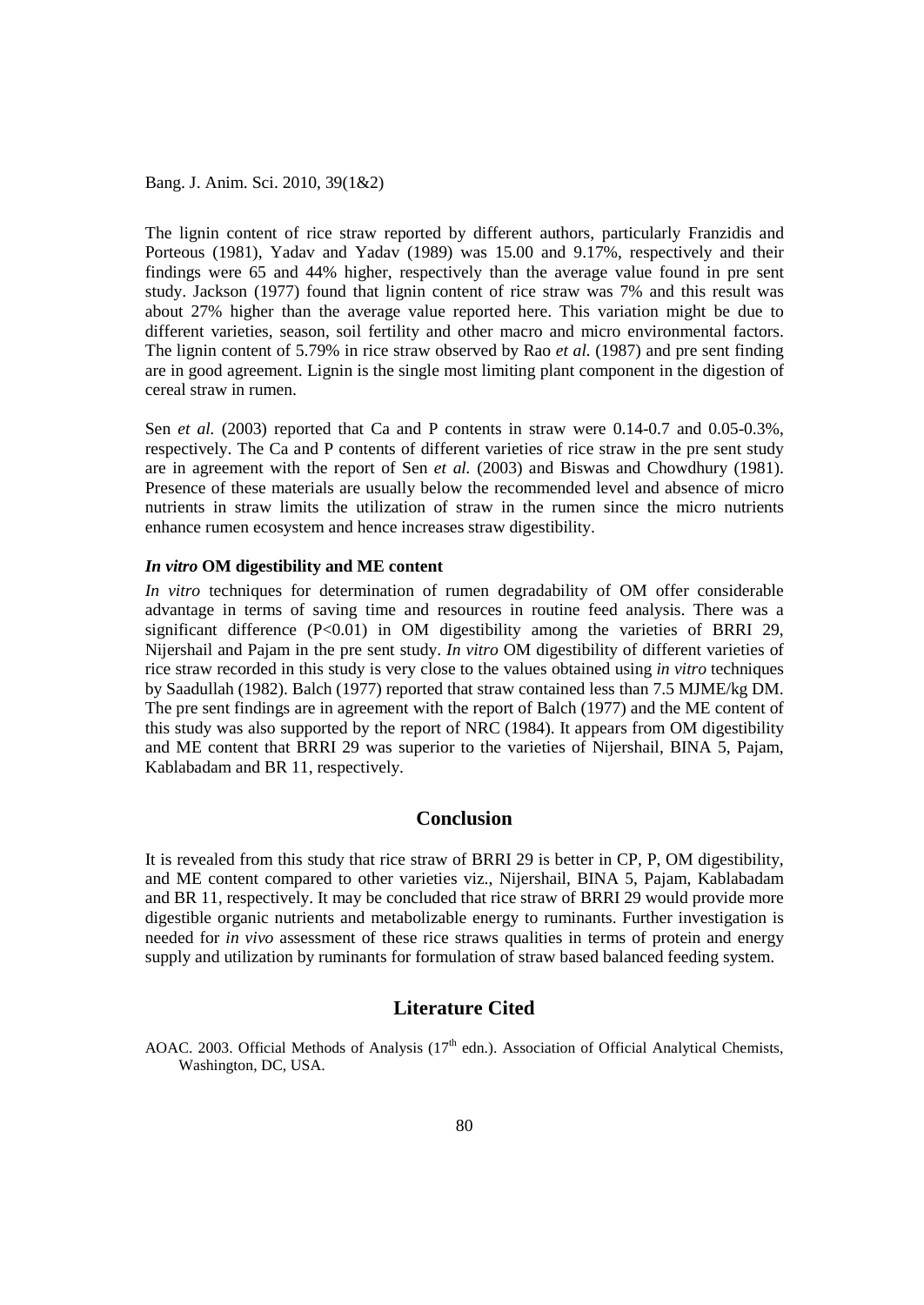- Balch, C. C. 1977. The potential of poor quality agricultural roughages for animal feeding. Animal production and Health paper No. 4, New Feed Resources, FAO, Rome, pp. 1-15.
- Biswas, S. K. and Chowdhury, N. H. 1981. The nitrogen and mineral contents of paddy straw. In 2<sup>nd</sup> Seminar Maximum Livestock Production from Minimum Land (ed. Jackson, G. F., Dolberg, F., Davis, C. H., Haque, M. and Saadullad, M.) held in Bangladesh Agricultural University, Mymensingh, Bangladesh, February  $2<sup>nd</sup>$  to  $5<sup>th</sup>$ , 1981, pp. 88-96.
- Devendra, C. 1982. Perspectives in the Utilization of Untreated Rice Straw by Ruminants in Asia. Paper pre sented at the 2<sup>nd</sup> seminar, Australian-Asian Fibrous Agricultural Residues Research Network. 3-7<sup>th</sup> May, 1982. Selangor, Malaysia.
- El-Shazly, K. and Hungate, R. E. 1965. Fermentation capacity as a measure of net growth of rumen microorganisms. Appl. Microbiol., 13: 188-191.
- Faichney, G. J. and White, G. A. 1983. Methods of analysis of feeds eaten by ruminant. CSIRO, Australia.
- Franzidis, J. P. and Porteous, A. 1981. In: Fuels from biomass and wastes. Klass, D. L. and Emeat, G.H.L., (eds): pp. 267.
- Gomez, K. A. and Gomez, A. A. 1984. Statistical procedures for agricultural research. Second edition. A Wiley Inter Science Publication, John Wiley and Sons, New York, p. 680.
- Jackson, M. G. 1977. Review Article: The alkali treatment of straw. Animal Feed Science and Technology, 2: 105-130.
- Kundu, S. S. and Mudgal, V. D. 1985. Chemical changes and degradability of chemically treated wheat straw. Insian J. Anim. Nutr., 2: 166-170.
- Leng, R. A. and Nolam, J. V. 1984. Nitrogen metabolism in the rumen. Journal of Dairy Science, 67: 1072-1089.
- Makkar, H. P. S., Blummel, M. and Becker, K. 1995. Formation of complexes between polyvinyl pyrrolidones or polyethylene glycols and tannins and their implication in gas production and true digestibility in *in vitro* techniques. British J. Nutr., 73: 897-913.
- McBee, R. H. 1953. Manometric method for the evaluation of microbial activity of rumen with application to utilization of cellulose and the hemicelluloses. Appl. Microbiol., 1: 106-110.
- McManus, W. R. and Choung, C. C. 1976. Studies on forage cell wall conditions for alkali treatment of rice straw and rice hulls. Australian J. Agril. Sci., 86: 453-470.
- Menke, K. H. and Steingass, H. 1988. Estimation of the energetic feed value obtained from chemical analysis and in vitro gas production using rumen fluid. Anim. Res. Develop., 28: 7-55.
- Menke, K. H., Raab, L., Salewski, A., Steingass, H., Fritz, D. and Schneider, W. 1979. The estimation of digestibility and metabolizable energy content of ruminant feedstuffs from the gas production when they are incubated with rumen liquor *in vitro*. J. Agril. Sci., Cambridge, 93: 217-222.
- Modak, S. K. 1985. Chemical composition and dry matter and organic matter degradability of different varieties of rice straw by nylon bag technique. M. S. Thesis. Department of Animal Science, Bangladesh Agricultural University, Mymensingh, Bangladesh.
- NRC, 1980. Nutrient Requirements of Beef Cattle. National Academy of Science, Washington, DC., USA.